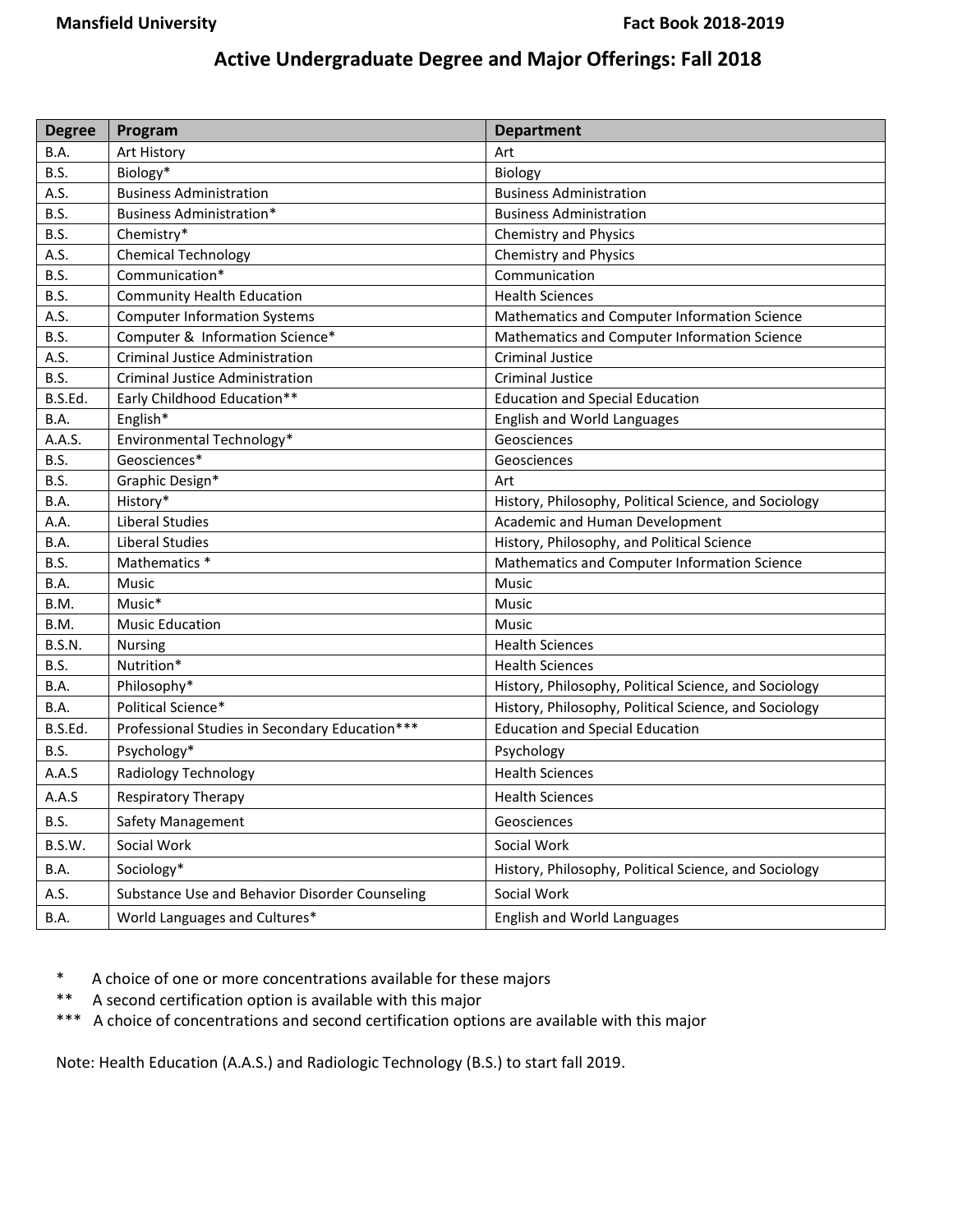| <b>Minor</b>                           |                                                       |  |
|----------------------------------------|-------------------------------------------------------|--|
| Accounting                             | <b>Department</b><br><b>Business Administration</b>   |  |
| African American Studies               | History, Philosophy, Political Science, and Sociology |  |
| Art History                            | Art                                                   |  |
| Biology                                | Biology                                               |  |
| <b>Business Administration</b>         | <b>Business Administration</b>                        |  |
| Chemistry                              | Chemistry                                             |  |
| Child Welfare                          | Social Work                                           |  |
| <b>Community Health Education</b>      | <b>Health Sciences</b>                                |  |
| <b>Computer Science</b>                | Mathematics and Computer Information Science          |  |
| <b>Creative Writing</b>                | English and World Languages                           |  |
| <b>Criminal Justice Administration</b> | <b>Criminal Justice</b>                               |  |
| Education                              | <b>Education and Special Education</b>                |  |
| <b>Electronic Media</b>                | Communication                                         |  |
| English Literature                     | English and World Languages                           |  |
| <b>Environmental Studies</b>           | History, Philosophy, Political Science, and Sociology |  |
| <b>Forensic Science</b>                | Chemistry                                             |  |
| French                                 | English and Modern Languages                          |  |
| Geology                                | Geosciences                                           |  |
| German                                 | English and World Languages                           |  |
| Graphic Design                         | Art                                                   |  |
| History                                | History, Philosophy, Political Science, and Sociology |  |
| <b>Information Systems</b>             | Mathematics and Computer Information Science          |  |
| Leadership Studies                     | Psychology                                            |  |
| Management                             | <b>Business Administration</b>                        |  |
| Marketing                              | <b>Business Administration</b>                        |  |
| <b>Mathematics</b>                     | Mathematics and Computer Information Science          |  |
| Music                                  | Music                                                 |  |
| Music Technology                       | <b>Music</b>                                          |  |
| Nutrition                              | <b>Health Sciences</b>                                |  |
| Organizational Communication           | Communication                                         |  |
| <b>Outdoor Recreation Leadership</b>   | Geosciences                                           |  |
| Philosophy                             | History, Philosophy, Political Science, and Sociology |  |
| <b>Political Science</b>               | History, Philosophy, Political Science, and Sociology |  |
| Pre-Law                                | History, Philosophy, Political Science, and Sociology |  |
| <b>Professional Writing</b>            | English and World Languages                           |  |
| Psychology                             | Psychology                                            |  |
| <b>Public Relations</b>                | Communication                                         |  |
| Social Welfare                         | Social Work                                           |  |
| Sociology                              | Social Work                                           |  |
| Spanish                                | English and Modern Languages                          |  |
| Studio Art                             | Art                                                   |  |
| Watershed Management                   | Geosciences                                           |  |
| Web Development                        | Mathematics and Computer Information Science          |  |
| Women's Studies                        | History, Philosophy, Political Science, and Sociology |  |